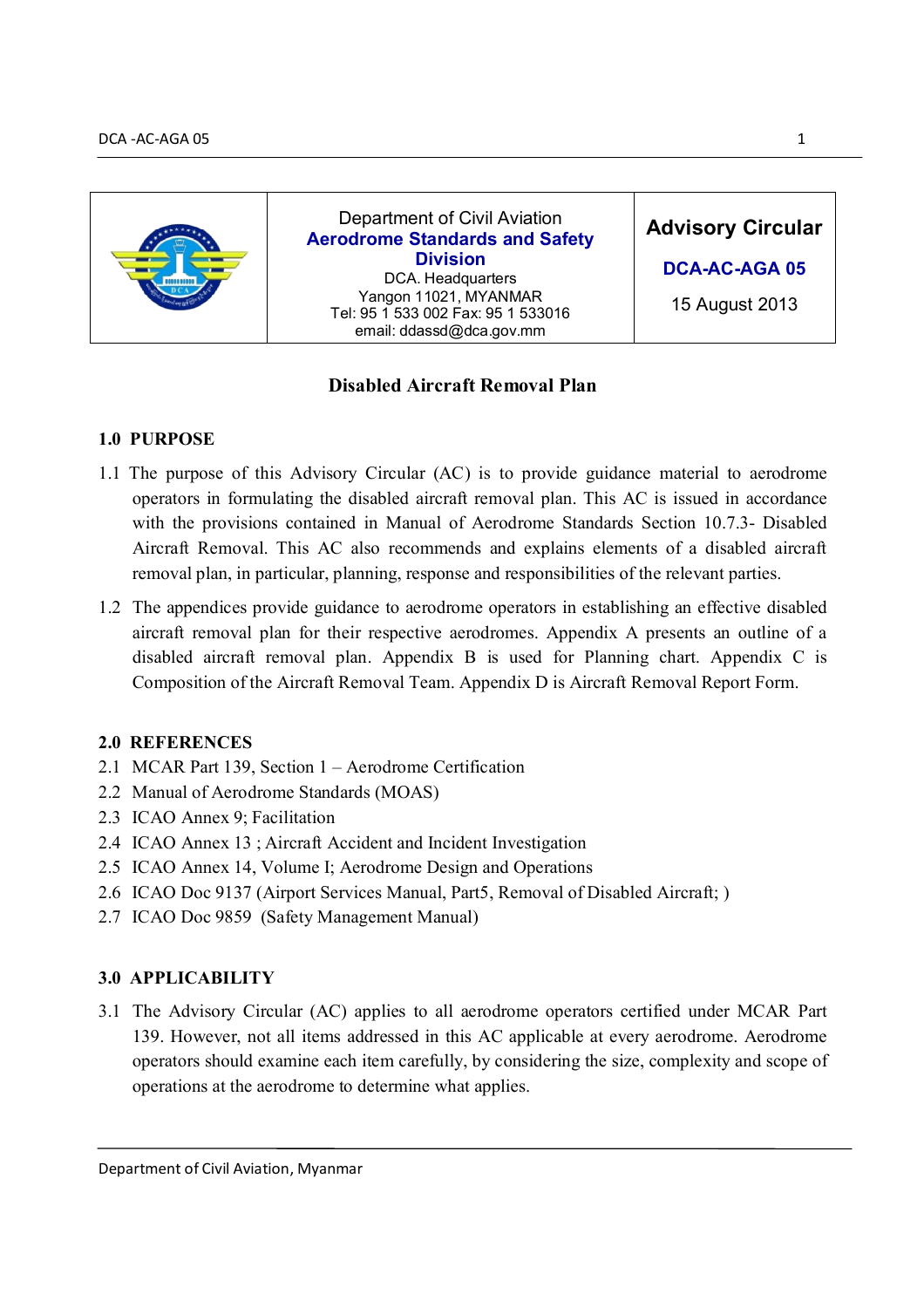#### **4.0 INTRODUCTION**

- 4.1 An aircraft accident can occur at any time and in any weather conditions with varying degrees of magnitude and the aircraft involved may likely require assistance to remove it from the site. The aircraft removal event can range from minor debogging to major events including damaged or missing landing gear.
- 4.2 Disabled aircraft will affect many parties. The traveling public, other aircraft operators, the aerodrome operator and the operator of the incident aircraft will be affected to varying degrees. The resultant runway and taxiway closures can substantially reduce the number of arrivals and departures and restrict movement around the aerodrome. Therefore, disabled aircraft that interfere with the normal activity of an aerodrome should be removed expeditiously. The recovery process may take from a few hours to many days depending on the severity. While recovery incidents cannot be predicted, they can be anticipated and prepared for.

### **5.0 OBJECTIVE**

5.1 The objective of a disabled aircraft removal plan is to specify the roles and responsibilities of all parties involved so as to aid the appropriate management in ensuring that the removal of aircraft is executed as speedily as is consistent with the safety of personnel concerned and with the avoidance of further damage to the aircraft.

### **6.0 DEFINITION**

- 6.1 The ICAO Airport Services Manual Part 5 "Removal of Disabled Aircraft" defines the removal of disabled aircraft as being three distinct areas – aircraft debogging, aircraft recovery and aircraft salvage.
- 6.2 These three types of removal are further defined as follows:

a. Aircraft debogging – The removal of an aircraft from a runway or taxiway where the aircraft has become bogged down but has relatively little or no damage is considered a "debogg".

b. Aircraft recovery – Any aircraft that is unable to move under its own power or through the normal use of an appropriate tow tractor and tow bar will be considered an "aircraft recovery". Examples are:

- one or more landing gear off the hard surface of a runway, taxiway or apron;
- aircraft bogged down in mud or snow;
- one or more landing gear collapsed or damaged;
- an aircraft that is considered to be economically repairable.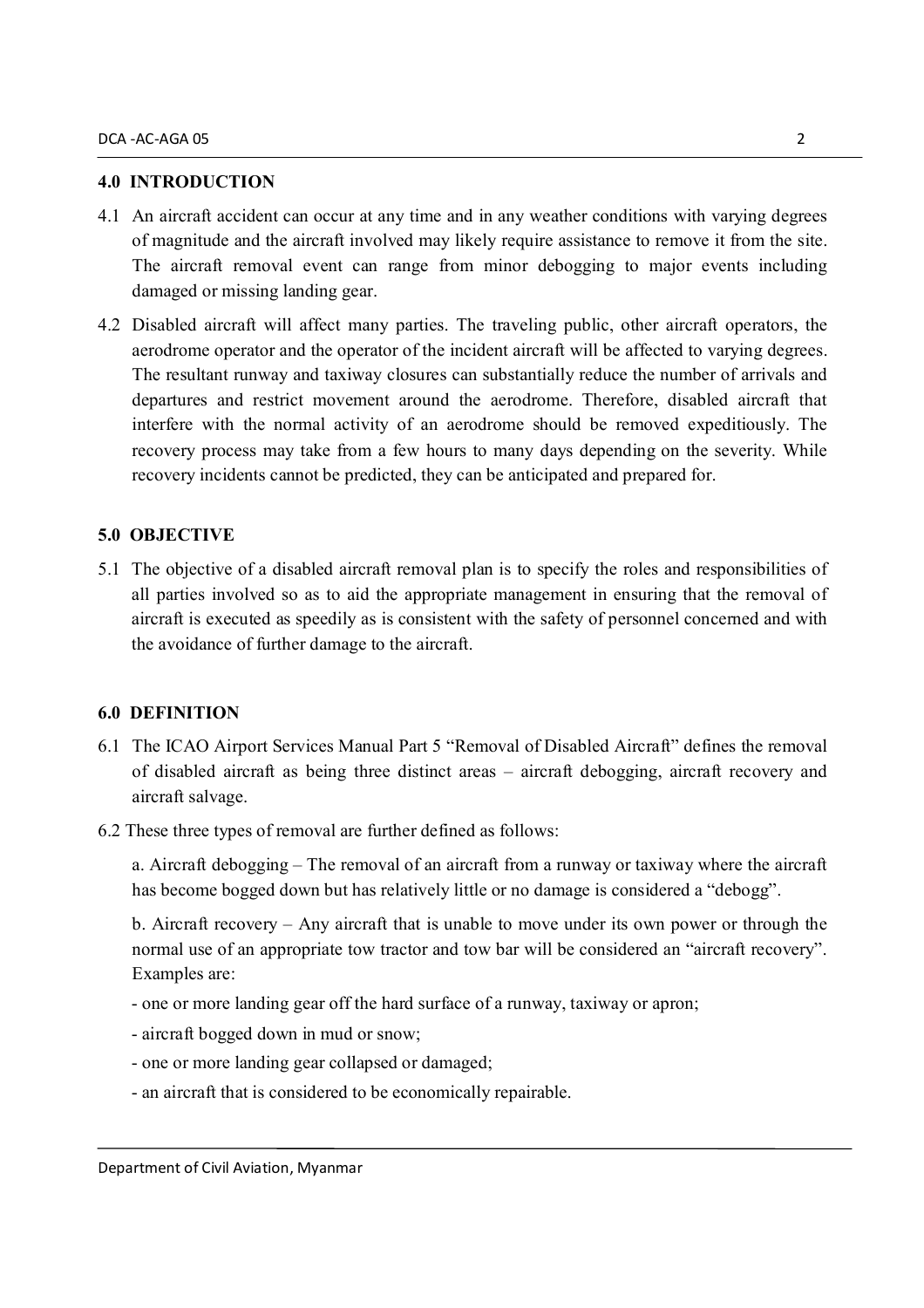c. Aircraft salvage – An accident or incident in which the aircraft sustains substantial damage and the insurer considers the hull a constructive loss will be considered "aircraft salvage".

#### **7.0 PRINCIPLES AND PROCESSES**

7.1 There are five generally accepted major principles of the disabled aircraft removal process.

These are:

- a. Site survey
- b. Planning
- c. Preparation
- d. Recovery
- e. Reporting processes

7.2 Each of these principles and the considerations which should be taken into account at each of these stages are detailed below.

#### **Site Survey**

7.3 Site survey involves any preliminary tasks which can be completed prior to removal but after permission has been granted to access or move the aircraft.

7.4 The site survey may include, but is not limited to

a. an initial aircraft survey (visual inspection, checks for fluid leaks and identification of the need to defuel of the aircraft)

b. an initial site survey (terrain, soil characteristics, topographical site map including pavement specifications, access routes, temporary roadway construction)

- c. checks of the weather forecast
- d. identification of any health and safety issues including tyre pressure
- e. identification of PPE required
- f. identification of any hazmat or biohazards
- g. identification of fire safety precautions required

#### **Planning**

7.5 During the planning phase an assessment of the weight and centre of gravity management method required to ensure that the lift is at a central point to ensure an equal vertical lift should be carried out.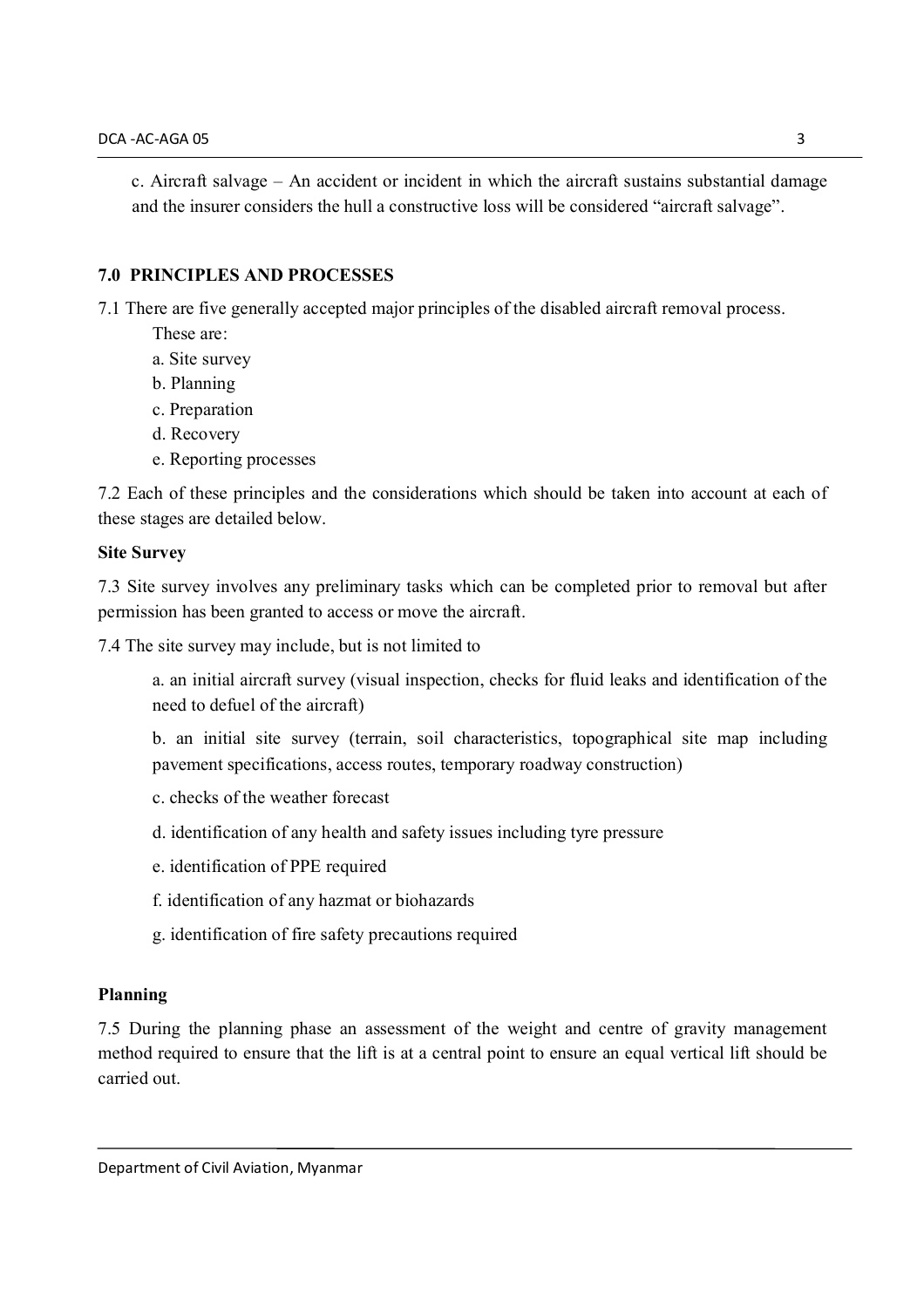#### **Preparation**

7.6 The preparation stage of the process ensures that the aircraft is ready to be moved. This is done through a number of actions which may need to be taken, including:

- a. stabilising and securing the aircraft
- b. removing any loose or damaged components which could hinder the removal process
- c. tethering, shoring or ground anchoring the aircraft
- d. preparing the ground to ensure that it is capable of supporting the removal equipment and weight of the aircraft

7.7 A major part of the preparation stage is reducing the weight of the aircraft where possible. This can be done through a number of methods including defueling the aircraft and removing cargo or baggage which is on board. However, when reducing the weight it should be ensured that the centre of gravity does not shift, as some of the weight on board could be acting as a stabiliser in these circumstances. It may also be necessary to remove other parts of the aircraft to reduce the weight, such as the landing gear or engines. This should only be done on the authority of the aircraft engineer.

## **Recovery**

7.8 Once all of the above has been put in place, the aircraft is ready to be removed. The main element of this stage is the levelling and lifting of the aircraft. The aircraft should firstly be levelled and the centre of gravity maintained before any attempt to lift the aircraft is made. There are a number of methods to achieve these which should be considered, including:

- a. jacks
- b. cranes
- c. pneumatic lifting devices

7.9 Once the aircraft has been lifted it will need to be moved onto either a hard surface (permanent or temporary) or a trailer/vehicle. It can then either be towed or moved to a more suitable location.

# **Reporting Processes**

7.10 Full records of each stage of the above processes should have been kept for any investigatory purposes. These should include where relevant diagrams, photographs, maps, risk assessments, calculations etc. If any damage occurred during the removal process full details of this should also be recorded.

7.11 Any necessary corrective actions to the aircraft will be undertaken by the airline company. Any remedial works required to the surfaces shall be undertaken by the aerodrome authority.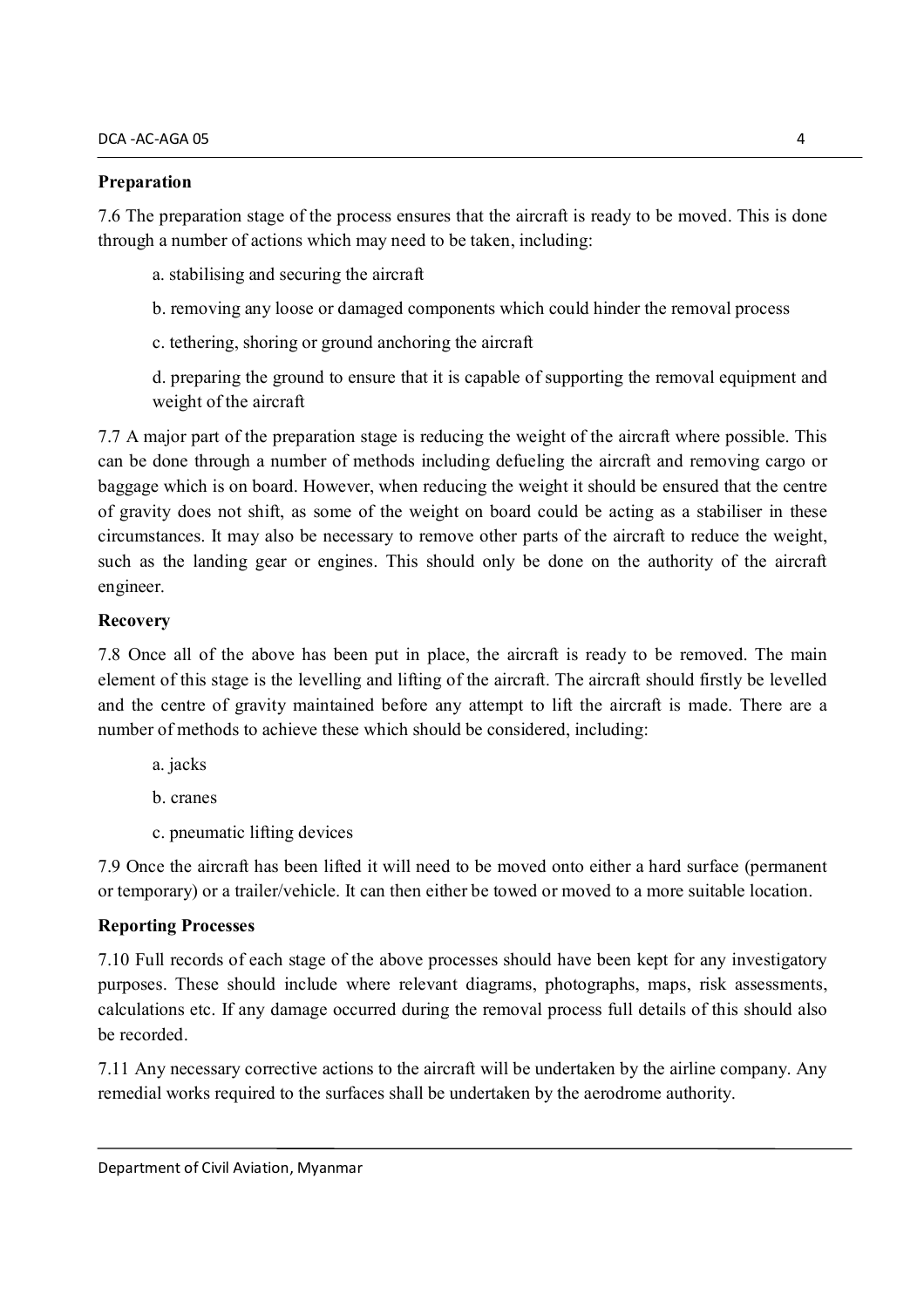7.12 A full investigation shall be carried out by the aerodrome authority following an aircraft recovery to review the procedures and actions taken and apply any lessons learnt to the process.

7.13 The incident shall be reported to the MAIB in line with current DCA and ICAO requirements.

#### **8.0 DISABLE AIRCRAFT REMOVAL PLANNING**

- 8.1 MOAS clause 10.7.3 requires each aerodrome to establish a comprehensive plan for the removal of a disabled aircraft on or adjacent to, the movement area and a coordinator designated to implement the plan, where necessary.
- 8.2 The disabled aircraft removal plan (see Appendix A) should be based on the characteristics of the aircraft that may normally be expected to operate at the aerodrome, and include among other things;
	- (a) a list of equipment available on or in the vicinity of the aerodrome;
	- (b) a list of additional equipment available from other aerodromes on request;
	- (c) arrangements for the rapid receipt of aircraft recovery equipment kits available from other aerodromes;
	- (d) a list of nominated agents acting on behalf of each operator at the aerodrome;
	- (e) a statement of the airlines arrangements for the use of pooled specialist equipment; and
	- (f) a list of local contractors (with names and telephone numbers) able to supply heavy removal equipment on hire.
- 8.3 Information in the form of a disabled aircraft removal plan on the capability to remove a disabled aircraft on or adjacent to the movement area should be made available. Information regarding the capability to remove a disabled aircraft should be expressed in terms of the largest type of aircraft which the aerodrome is equipped to remove.
- 8.4 This capability should be based on the equipment available at the aerodrome and on equipment which can be available at short notice. Should the disabled aircraft removal plan take into account an airline pooling arrangement, the determination of the capability to remove a disabled aircraft should also take into consideration the specialized aircraft recovery kits available from the aerodromes.
- 8.5 The telephone/telefax number(s) of the office of the aerodrome coordinator of operations for the removal of an aircraft disabled on or adjacent to the movement area must also be made available to aircraft operators as required by MCAR 139,139.57(b) (10).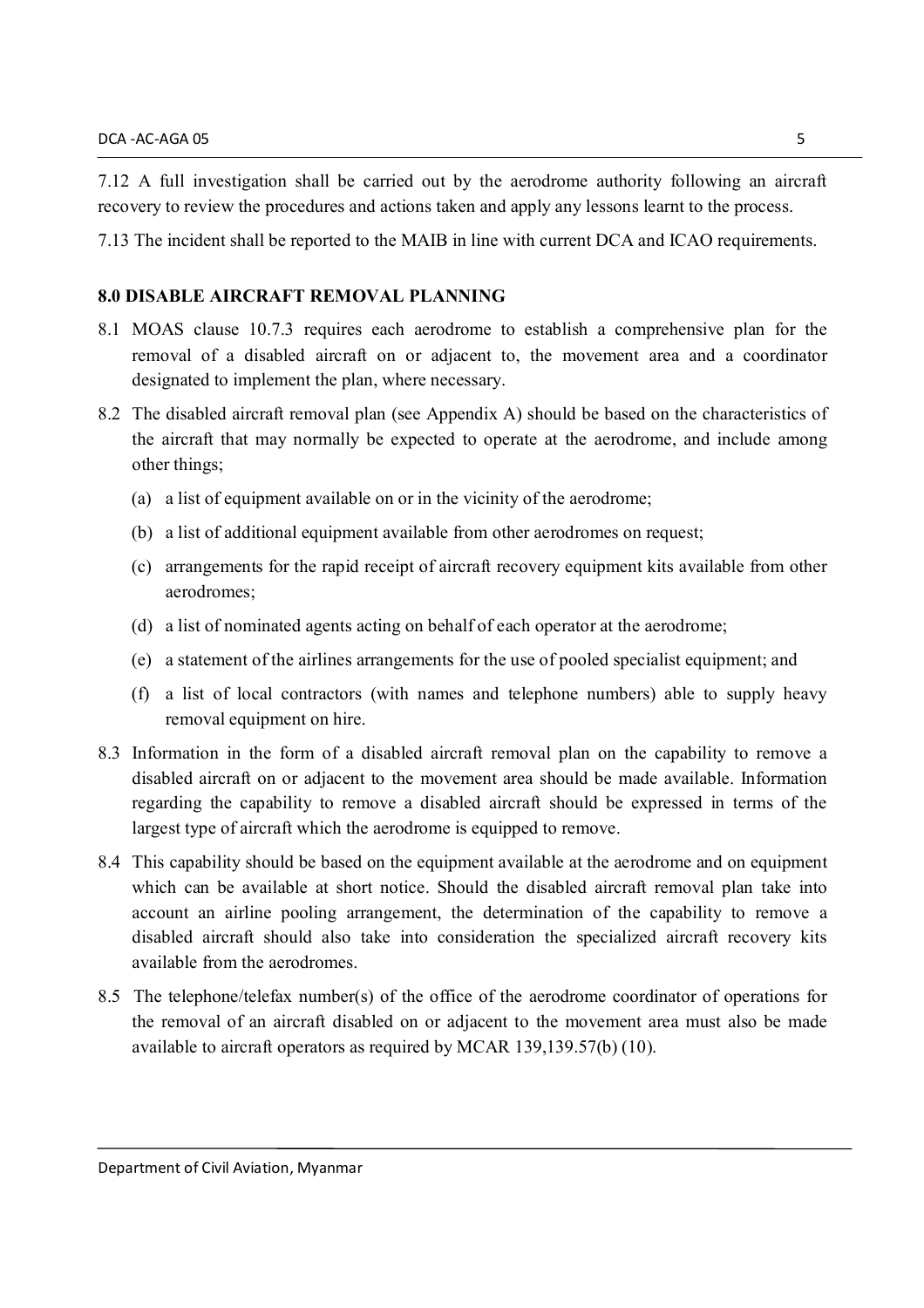#### **9.0 RESPONSE**

9.1 The removal of disabled aircraft can be complex and involve a number of specific procedures including multipart leveling and lifting actions. These procedures can be dangerous and safety precautions must take precedence over all other constraints. Prevention of secondary damage must also be a priority. In some cases, the removal process may not be able to commence until investigation by the Myanmar Accident/Incident Investigation Bureau (MAIB) has been completed and the aircraft is formally released. Because of these issues, it is not always possible for the aerodrome to be cleared as quickly as hoped for by the aerodrome operator.

#### **10.0 RESPONSIBLITIES**

- 10.1 For an aircraft removal operation to complete as quickly as possible, all parties should be expeditiously facilitated and already have the proper procedures in place. An efficient removal operation requires sufficient planning and readily accessible recovery equipment.
- 10.2 Aerodrome operator
	- 10.2.1 Where the aircraft accident or serious incident occurs on or adjacent to an aerodrome, the aerodrome operator shall notify MAIB as soon as reasonably practicable and the DCA within 24 hours of the occurrence.
	- 10.2.2 The aerodrome operator should have:
		- An officer designated to coordinate the aircraft recovery operation;
		- A disabled aircraft removal plan available; and
		- A copy of aircraft operators' removal plan on file, for every regular user of the aerodrome.
	- 10.2.3 The aircraft should be removed in a timely and efficient manner. The aerodrome operator may take over the responsibility and contract the removal to a third party in the event that the aircraft operator is unable to recover the aircraft or could not proceed in timely manner.
	- 10.2.4 The aerodrome operator should hold regular tabletop exercises with the aircraft operators to anticipate and prepare for various aircraft removal scenarios and their projected.
	- 10.2.5 Aircraft recovery operations may be conducted while an aerodrome is still in operation. However, recovery devices such as mobile cranes may penetrate the obstacle limitation surfaces or interfere with radio navigational aids. Therefore, risks associated with the recovery operations should be mitigated to ensure aerodrome operational safety.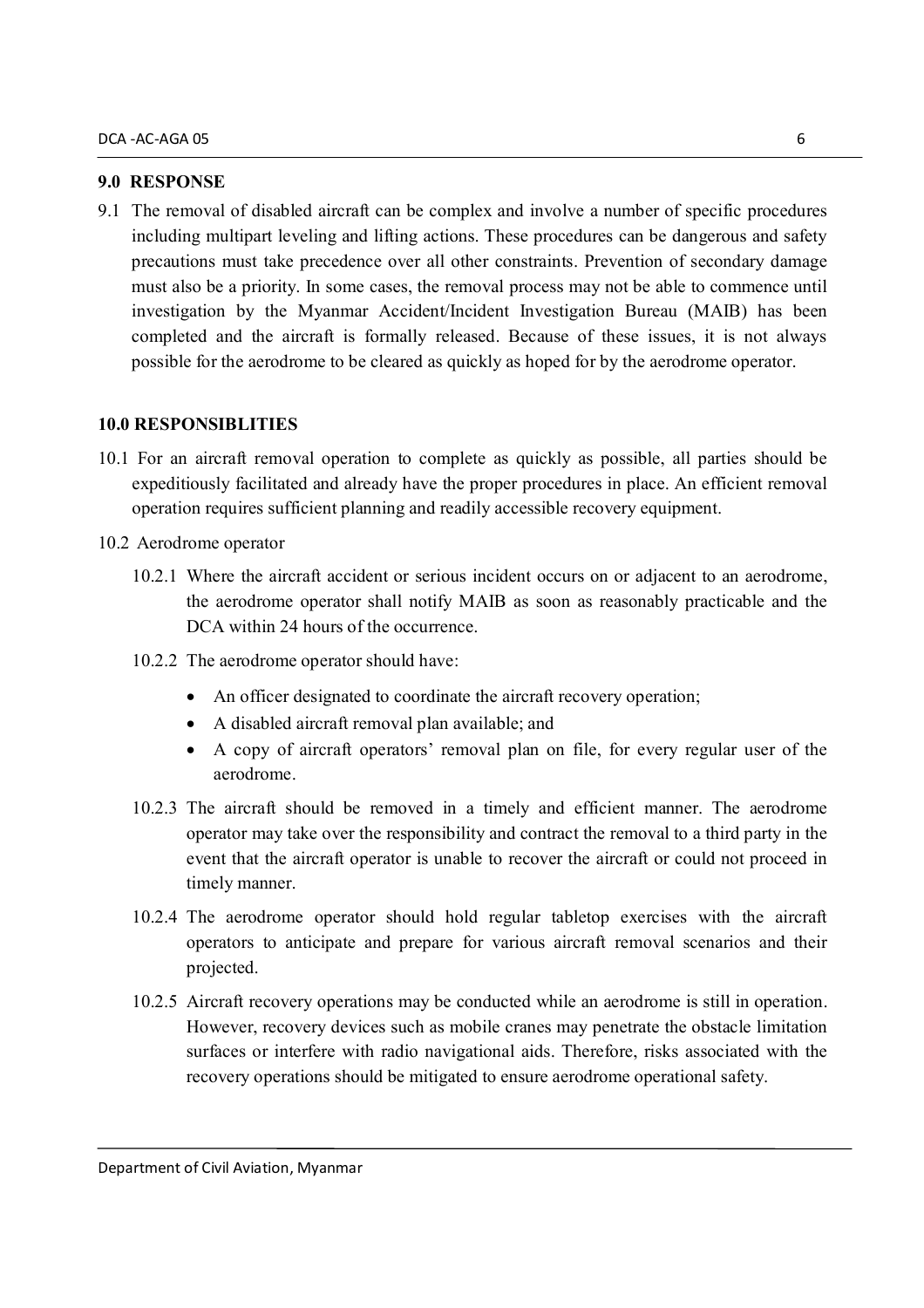#### 10.3 Aircraft operator

- 10.3.1 It is crucial that the aircraft operator notifies MAIB of the incident as quickly as possible. The relevant person which includes aircraft operator to inform MAIB as soon as practicable after he becomes aware of the accident or serious incident.
- 10.3.2 It is the responsibility of the registered owner or a aircraft operator to remove the disabled aircraft. The operator's insurance representative should also be notified of the accident or incident.
- 10.3.3 The aircraft operator should have an aircraft recovery process document available for review. The document should include information on who the aircraft operator will use to remove the aircraft and all relevant contact number. A copy of the document should be provided to the aerodrome operator.

#### 10.4 Insurance underwriter

10.4.1 The aircraft operator is ultimately responsible for his aircraft, which includes its removal after an accident. The insurance underwriter may be involved in the aircraft removal process through a representative. The aircraft operator, with the assistance of the underwriter will arrange for the removal of aircraft and, in the case where the aircraft operator possesses the necessary expertise, the operator will perform the aircraft removal. Every effort should be made during the recovery operation to avoid further damage to the aircraft as well as the accident site.

### **11.0 CONCLUSION**

- 11.1 An established command structure and clear lines of communication between various parties is essential to the efficient removal of disabled aircraft. While tabletop exercises can help to anticipate and prepare for various aircraft removal scenarios, a post mortem of an actual disabled aircraft removal event should be conducted to examine areas where improvements can be made.
- 11.2 Periodic review of the disabled aircraft removal plan should be conducted by the aerodrome operator to ensure that the plan is in line with the aerodroe operator's own safety policy and in compliance with the requirements found in the MOAS and in tuned to the latest technology, where possible.

 $\mathbb{S}$  .

Director General Department of Civil Aviation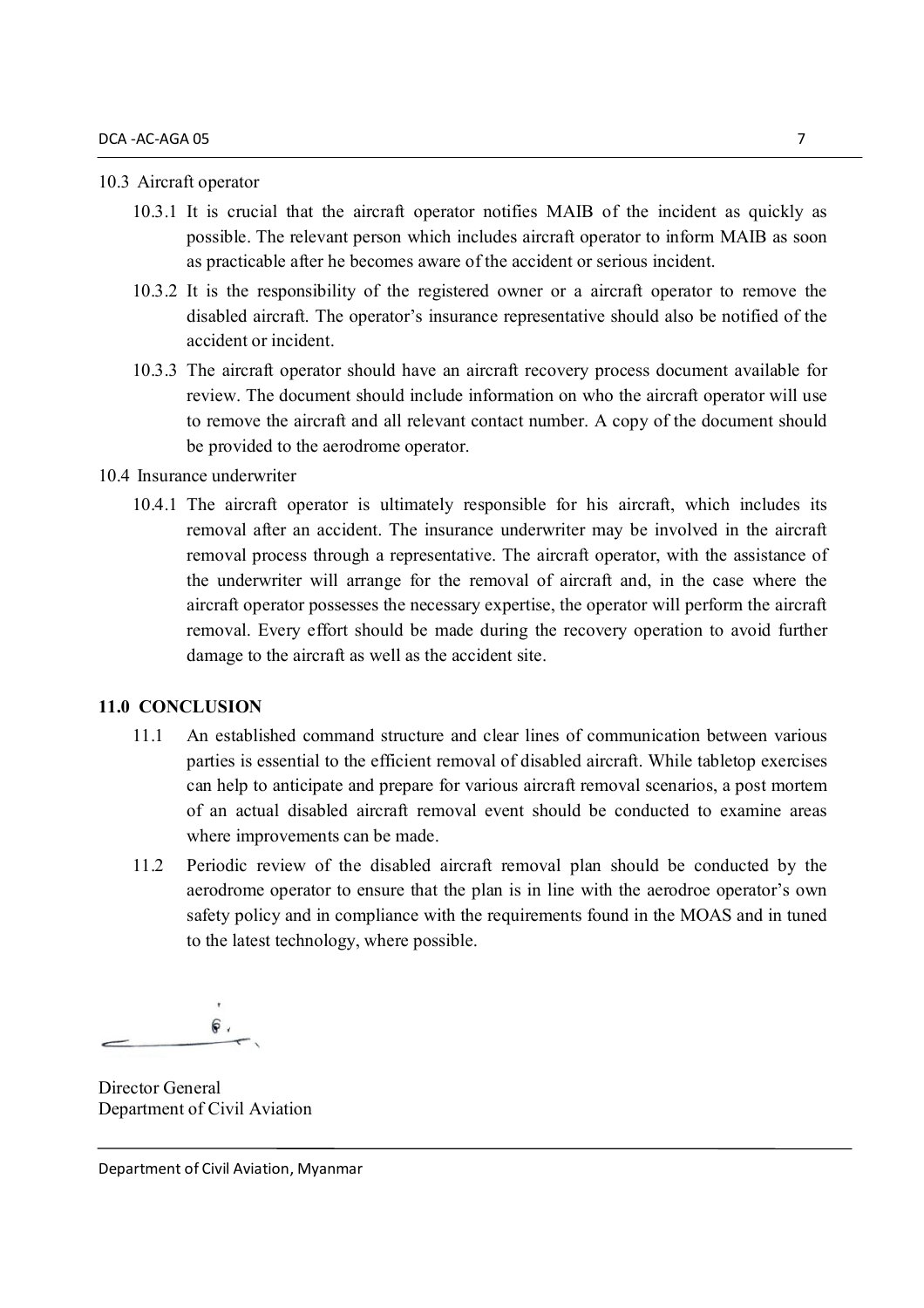#### **Appendix A**

## **OUTLINE OF A DISABLED AIRCRAFT REMOVAL PLAN**

An outline of a disabled aircraft removal plan is given below. It is intended as a guide for basic matters to be covered in the plan as well as on action to be taken by the main parties responsible for the overall aircraft removal operation. In general, the disabled aircraft removal plan should be structured to take into account the principal functions, as shown in Appendix B.

#### **1. RESPONSIBILITIES**

- 1.1 **Removal of a disabled aircraft or parts thereof***.* Identify the person or agency (usually the aircraft owner or operator) responsible for the removal of the aircraft and define the procedures to follow in the event of failure to comply with such directions.
- 1.2 **Notification of the aircraft accident to the MAIB***.* Identify person or agency (usually the aircraft owner or operator or, when this is not possible, the appropriate authority) responsible for notifying the *MAIB*. Give the telephone number of the MAIB . List the details to be notified, such as the aircraft operator, time, route stage, passengers and fatalities.
- 1.3 **Preservation of aircraft, mail, cargo and records***.* Identify the person or agency (normally the aircraft owner or operator) responsible for preserving, to the extent possible, the aircraft and parts thereof, cargo, mail and all records. Define the procedures to be followed when it is necessary to disturb or move the aircraft or parts thereof (i.e. photographs, marks on the ground and a diagram of the accident site).

#### **2. ACTION REQUIRED BY MAIN RESPONSIBLE PARTIES**

- 2.1 The aerodrome Operator should, among other things:
	- a) issue the required notice to airmen (NOTAM) as may be appropriate;
	- b) coordinate all aerodrome operations with the air traffic services units for continuation of aircraft operations, when possible;
	- c) determine any obstacles and, as a result, consider whether any section of the movement area should be closed;
	- d) provide for security of the accident site and coordinate with the MAIB on measures to be taken before the aircraft removal operation is initiated;
	- e) provide advance vehicles and personnel to escort airline equipment to the site;
	- f) establish a removal command post at the site, if considered necessary;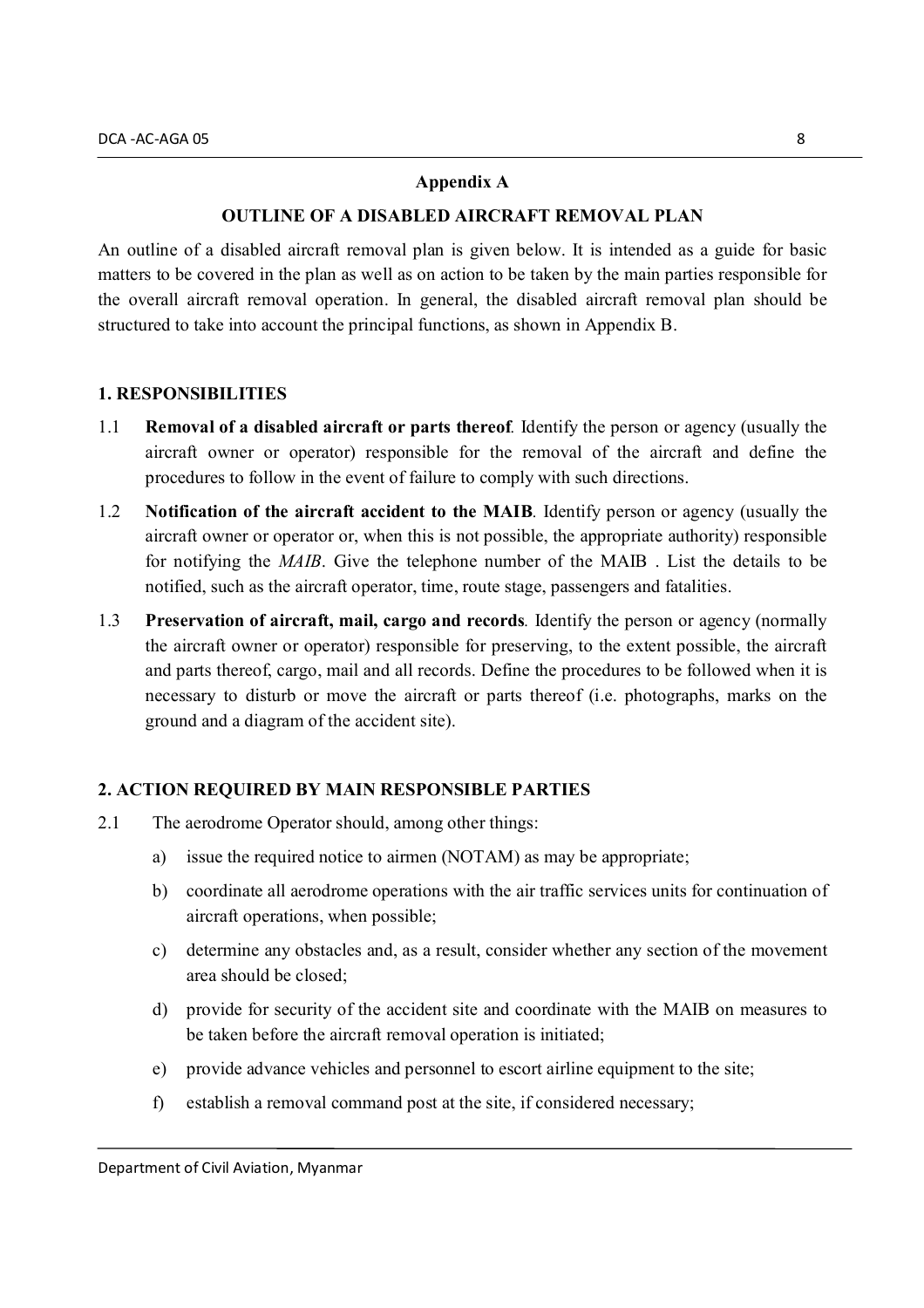- g) inspect all areas prior to resumption of normal aircraft operations;
- h) convene a removal operation debriefing of all interested parties. The debriefing may include a review of MAIB requirements, the coordinator's chronological report, and a discussion of the procedures and equipment used during the recovery operation. It may be desirable that all aircraft operators, especially those operating the same type of equipment, be invited to attend; and
- i) amend the disabled aircraft removal plan to overcome problems identified under 2.1 h).
- 2.2 The aerodrome coordinator of disabled aircraft removal operations should, among other things:
	- a) convene a meeting with the aircraft operator representative, MAIB investigators, representatives of resident oil companies, heavy equipment contractors and other parties, as necessary, to discuss the most appropriate removal operation and agree upon a broad plan of action. This should cover the following points:
		- 1) escort routes between the aircraft operator's area and the accident site;
		- 2) defuelling to lighten the mass of the aircraft;
		- 3) requirements and availability of equipment for the removal of the aircraft;
		- 4) use of the aerodrome and aircraft operator's equipment;
		- 5) dispatch of aircraft operator ancillary support devices to the scene;

6) weather conditions, particularly when a crane-lifting or pneumatic lifting-bag operation is necessary;

7) lighting of the site;

- 8) a contingency plan, should difficulties develop in the initial plan; and
- b) provide for a rescue and fire fighting vehicle, when necessary;
- c) supervise the aerodrome personnel and equipment assigned to the removal operation;
- d) make decisions on behalf of the aerodrome authority, as necessary, to expedite the removal of the disabled aircraft;

e) report further penetrations of the obstacle limitation surfaces due to the manoeuvring of cranes or other equipment during the lifting of the aircraft;

- f) monitor weather forecasts;
- g) maintain a chronological summary of the removal operation;
- h) have photographs of the removal operation taken where possible;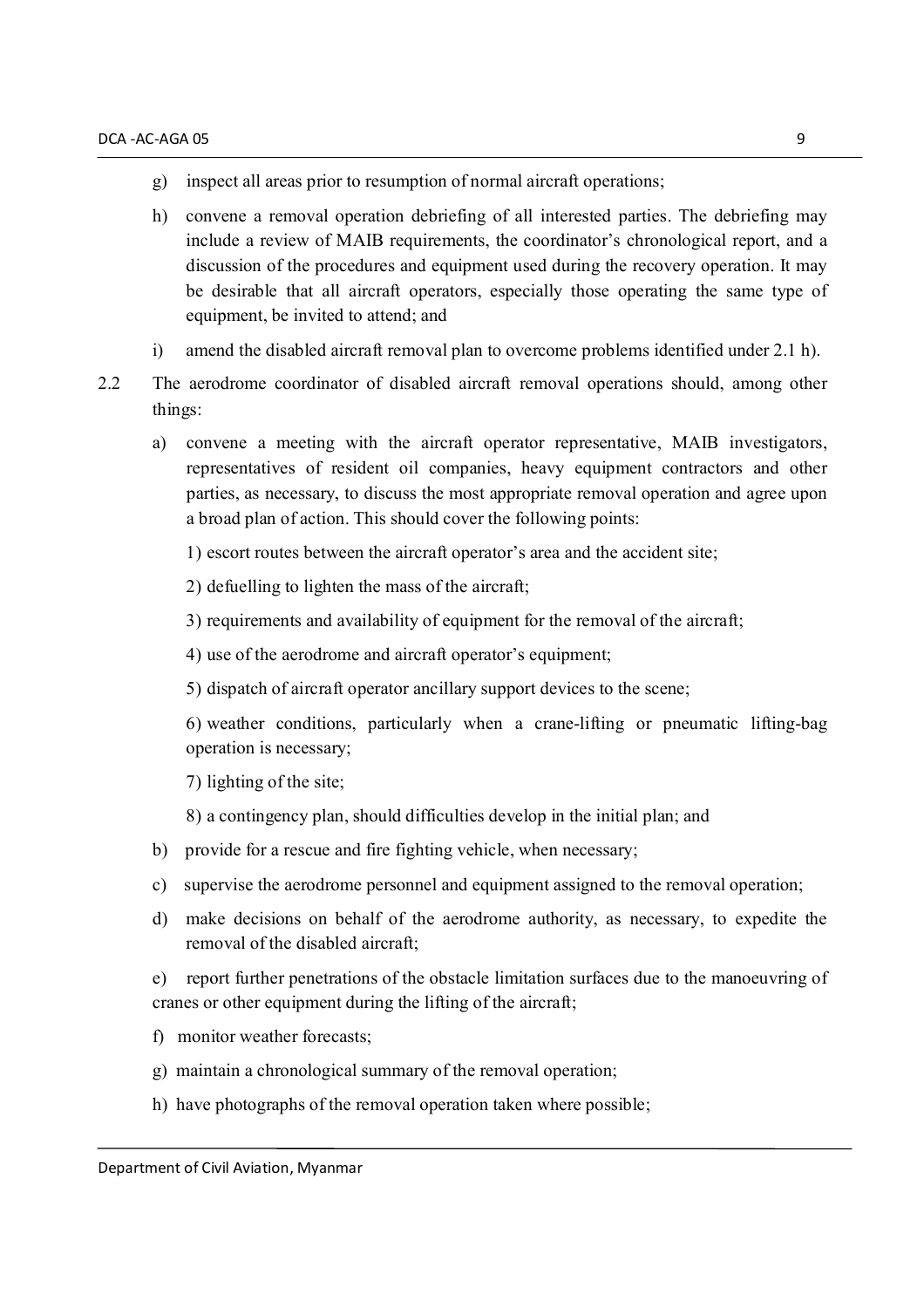i) where excavations are necessary, check with the appropriate aerodrome maintenance services for underground utilities;

j) keep the DCA and other aircraft operators informed of the progress of the aircraft removal operations; and

k) participate in the removal operation debriefing.

- 2.3 The aircraft operator should, among other things:
	- a) arrange for portable stairs and removal of mail, baggage and cargo; it being understood that authority to remove these items must be secured from the MAIB;
	- b) designate one representative with the authority to make all technical and financial decisions necessary to remove the aircraft. The representative should have the use of company facilities, personnel and equipment required for the removal operation;
	- c) consider designating of a representative to answer any questions from the press and to issue press releases as may be appropriate; and
	- d) participate in the removal operation debriefing.
- 2.4 The aircraft operator's representative should, among other things:
	- a) implement the aircraft operator's removal plan for such an emergency;
	- b) meet with the aerodrome coordinator, MAIB investigator and other parties, as necessary, to develop a comprehensive plan for the removal of the aircraft;
	- c) decide on the need for consultation with aircraft airframe and engine manufacturers or other aircraft operator representatives experienced in such accidents; and
	- d) participate in the removal operation debriefing.

#### **3. EQUIPMENT, PERSONNEL AND FACILITIES**

3.1 **Equipment and personnel available***.* List of equipment and personnel on or in the vicinity of the airport that would be available for the removal operation. The list of equipment should include information on the type and location of heavy equipment or special units needed and the average time it will take to get them to the airport. The list of personnel should also contain information on the availability of human resources for road-making and other duties. Names, addresses and telephone numbers of personnel and equipment representatives should be given.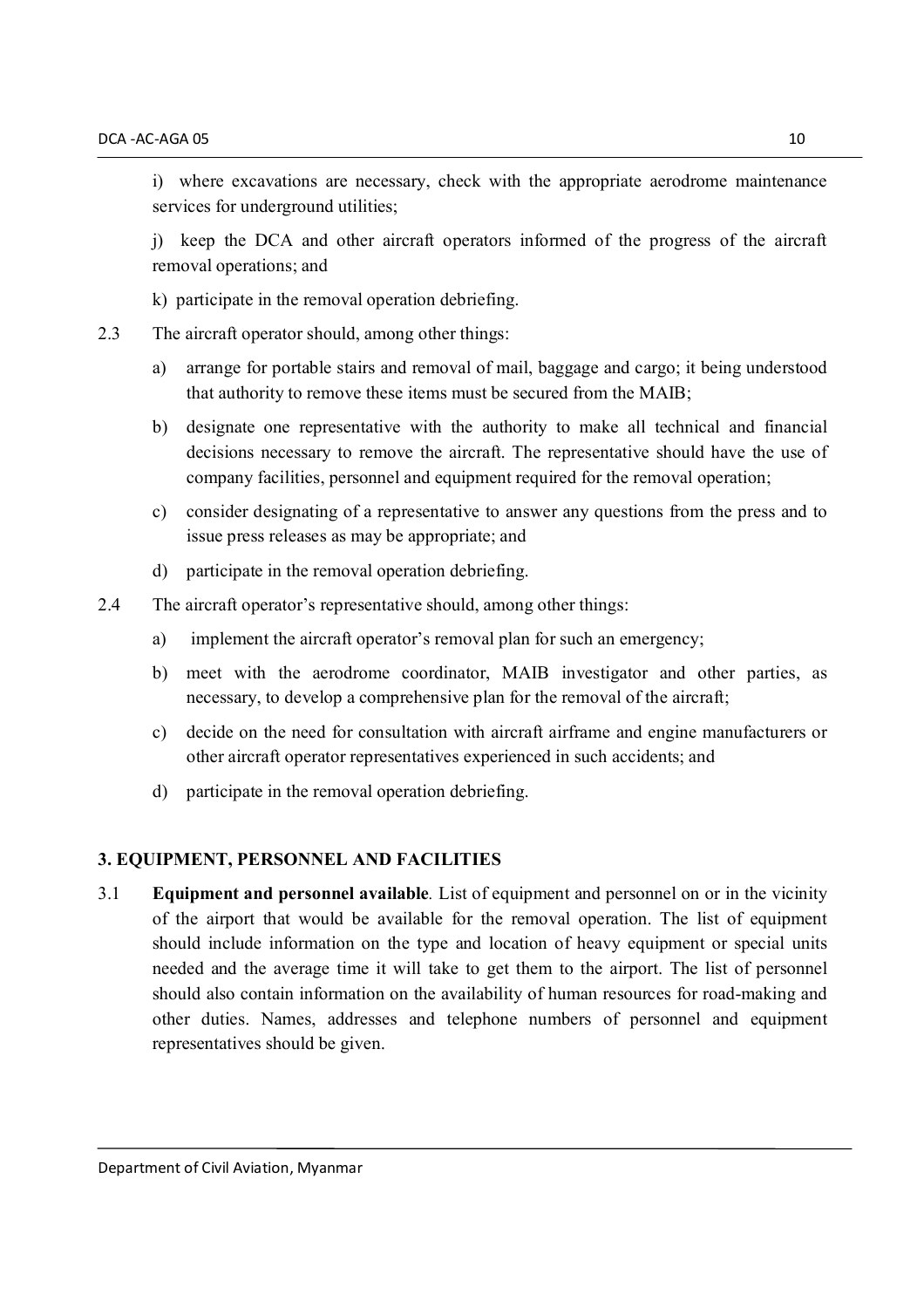- 3.2 **Access routes***.* Include information on access routes to any part of the airport including, if required, special routes for cranes to avoid power lines. A grid map of the type referred to in Annex 14, Volume I, Attachment A, Section 17, may be useful for this purpose.
- 3.3 **Security***.* Define a means of maintaining security for the aircraft removal operation.
- 3.4 **Aircraft removal equipment kits**. Describe arrangements for the rapid receipt of aircraft removal equipment kits available from other airports. This should be coordinated with the airlines operating at the aerodrome.
- 3.5 **Aircraft data**. Describe arrangements to make available, at the aerodrome, manufacturer's data pertaining to aircraft removal for the various types of aircraft that normally use the aerodrome.
- 3.6 **Aircraft defuelling**. Describe arrangements with the resident oil companies to ensure that the defuelling, storage and disposal of the aircraft fuel, including contaminated fuel, can be done at short notice.
- 3.7 **Responsible representatives**. List names, addresses and telephone numbers of responsible representatives of each aircraft operator, as well as of the nearest representatives of aircraft and engine manufacturers.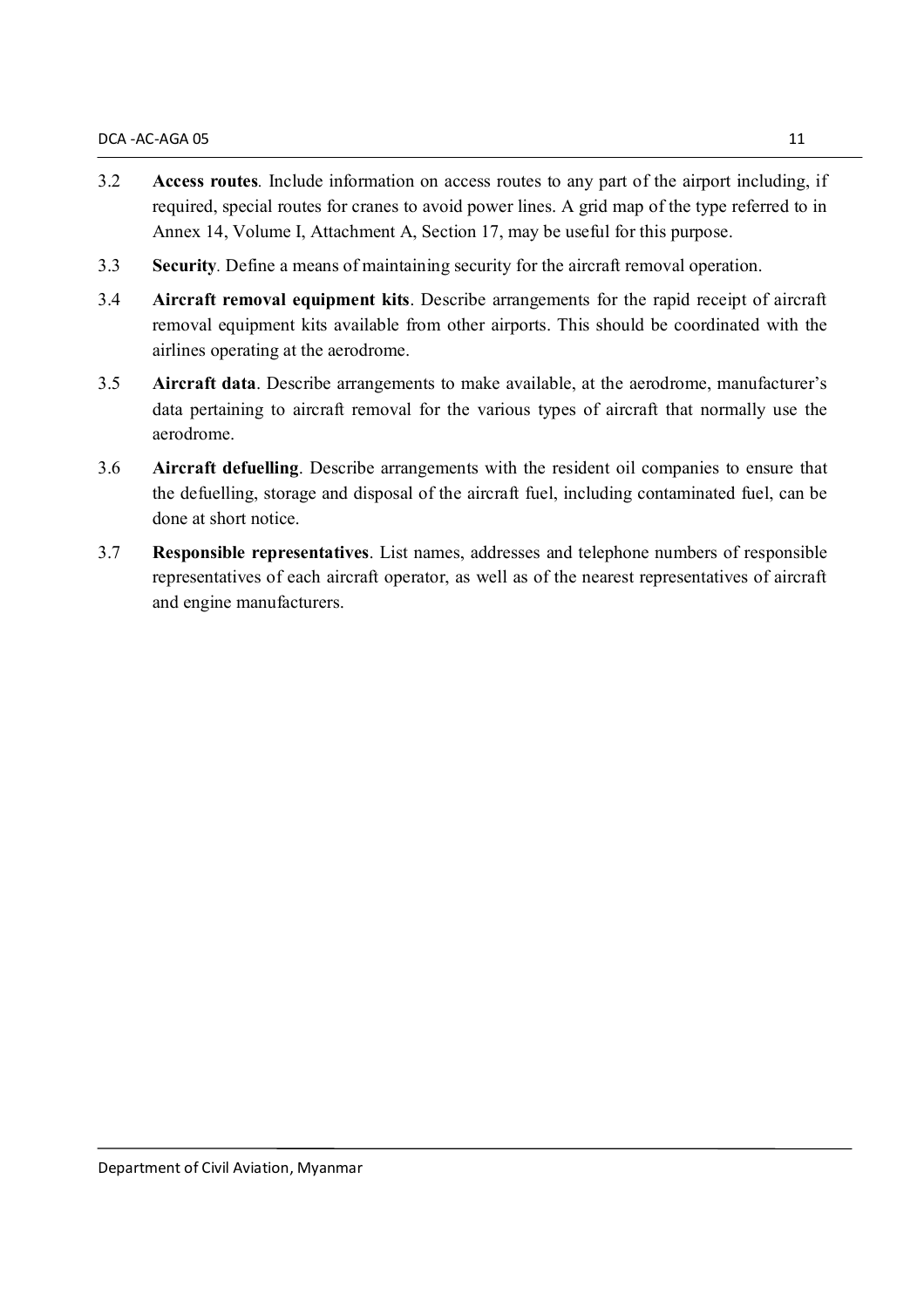# **Appendix B**

#### **PLANNING CHART**

The attached chart is intended to be used as a general review and guide to assist in the aircraft removal process. It is not anticipated to be used as step-by-step instructions in dealing with a removal event.

# **Planning chart**

|                                                                                                                                                                                                           |                                                                                                                                                                                                    | <b>Basic Recovery Steps</b>                                                                                                                                                                                   |                                                                                                                                                                   |                                                                                                                           |
|-----------------------------------------------------------------------------------------------------------------------------------------------------------------------------------------------------------|----------------------------------------------------------------------------------------------------------------------------------------------------------------------------------------------------|---------------------------------------------------------------------------------------------------------------------------------------------------------------------------------------------------------------|-------------------------------------------------------------------------------------------------------------------------------------------------------------------|---------------------------------------------------------------------------------------------------------------------------|
| 1. Survey                                                                                                                                                                                                 | 2. Plan                                                                                                                                                                                            | 3. Prepare                                                                                                                                                                                                    | 4. Recover                                                                                                                                                        | 5. Report                                                                                                                 |
| Aircraft condition:<br>Recover or salvage<br>Attitude<br>Landing gear<br>Structure<br>÷<br>Damaged components<br>Missing components<br>Unserviceable components<br>- Cargo and fuel<br>Site:<br>- Terrain | Rapid recovery:<br>Important<br>Not important<br>-<br>Weight and balance:<br>- Calculate weight of<br>fuel and cargo<br>Calculate centre<br>of gravity<br><b>Weight reduction:</b><br>Unload cargo | Monitor and record:<br>Loads<br>-<br>- Actions performed<br>Assemble equipment<br>and manpower:<br>- Confirm arrival dates<br><b>Weight reduction:</b><br>- Unload cargo<br>Defuel<br>u.<br>Remove major<br>- | Monitor and record:<br>$-$ Loads<br>- Actions performed<br>Stabilize:<br>- Tether<br>Ground anchors<br>Jacks<br>$\equiv$<br>- Shoring<br>Level/lift:<br>$-$ Jacks | Report:<br>Include in aircraft technical<br>history:<br>recovery details<br>repair details<br>i.<br>record of loads<br>÷. |
| $-$ Soil<br>- Access routes<br>Weather:<br>- Current<br>- Forecast                                                                                                                                        | Defuel<br>u<br>Remove major<br>-<br>components<br>Recovery:<br>Reduce weight<br>Prepare site                                                                                                       | components<br>Prepare site:<br>Clear<br>$\overline{\phantom{a}}$<br>Excavate<br>Fill<br>$\frac{1}{2}$<br>Stabilize                                                                                            | Airbags<br>-<br>Cranes<br>New technology<br>equipment<br>Debogging:<br>- Confirm a lifting method                                                                 |                                                                                                                           |
| Equipment availability:<br>- Preparation<br>- Levelling<br>Lifting<br>Moving<br>- Stabilizing<br>Manpower availability:<br>- Number                                                                       | -<br>Level<br>-<br>1 ift<br>$\overline{\phantom{0}}$<br>Stabilize<br>÷.<br>$-$ Move<br>Schedule equipment<br>and manpower required:<br>- Confirm delivery plan                                     | Roadway:<br>- Clear<br>Excavate<br>Fill<br>$\overline{ }$<br>Stabilize<br>-<br>Manufactured temporary<br>-<br>roadway                                                                                         | Move:<br>Tow on gear<br>- Move on suitable trailer                                                                                                                |                                                                                                                           |
| - Skills<br><b>Environmental issues:</b><br>- Fluid spills<br>- Hazardous materials                                                                                                                       | Secondary damage:<br>Prevent or<br>- Accept to reduce recovery<br>time                                                                                                                             |                                                                                                                                                                                                               |                                                                                                                                                                   |                                                                                                                           |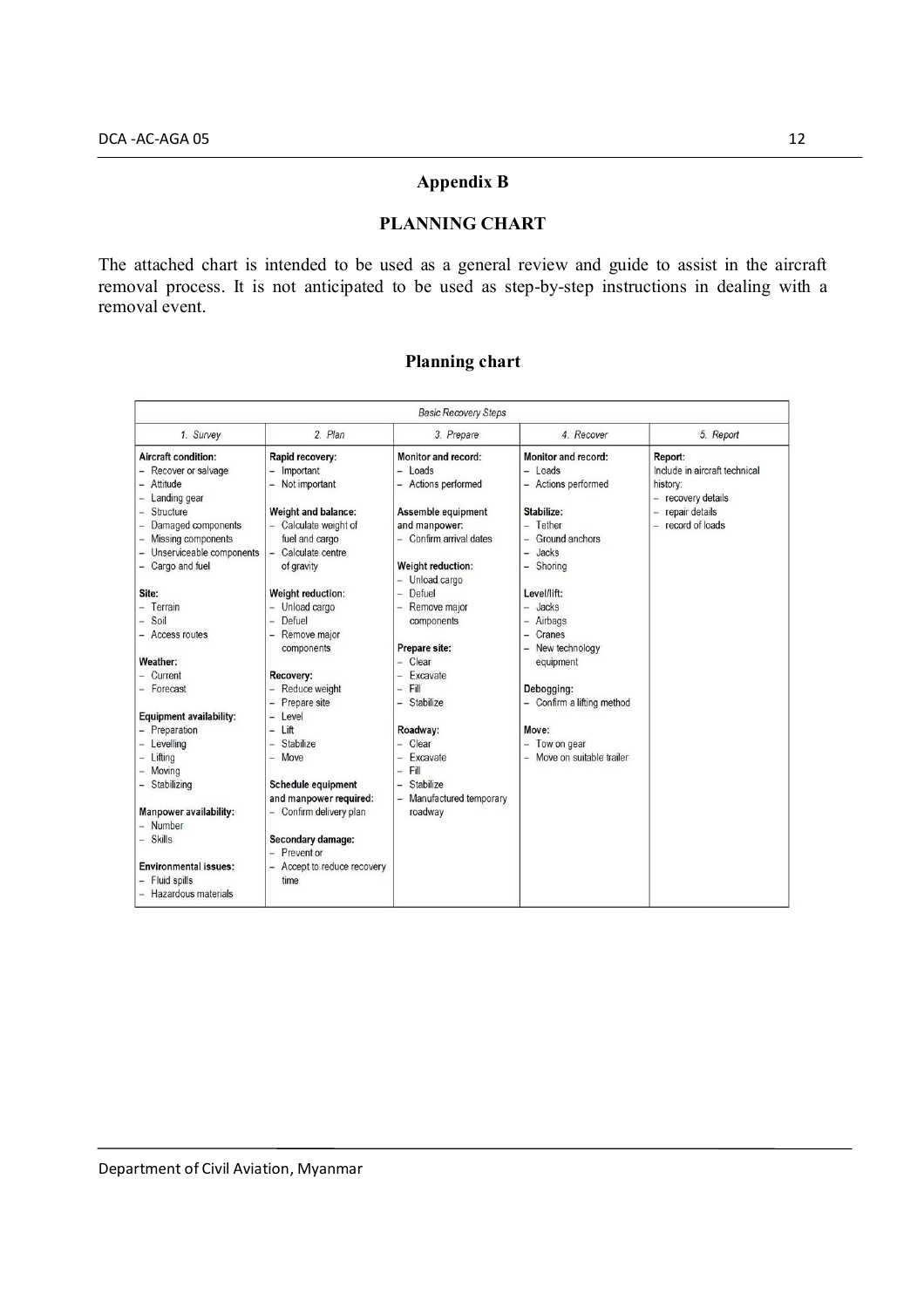## **Appendix C**

#### **COMPOSITION OF THE AIRCRAFT REMOVAL TEAM**

It is required that each aircraft operator develop a core group of personnel who will become responsible for any aircraft removal events related to the operator. The consideration for the team are:

- a) that it be made up of volunteers from the aircraft maintenance department;
- b) that each individual should possess a good technical background and have a strong interest in the aircraft removal process; and
- c) those individuals that remain part of the removal team, even if they are promoted or moved to other internal departments, so that any experience gained is not lost.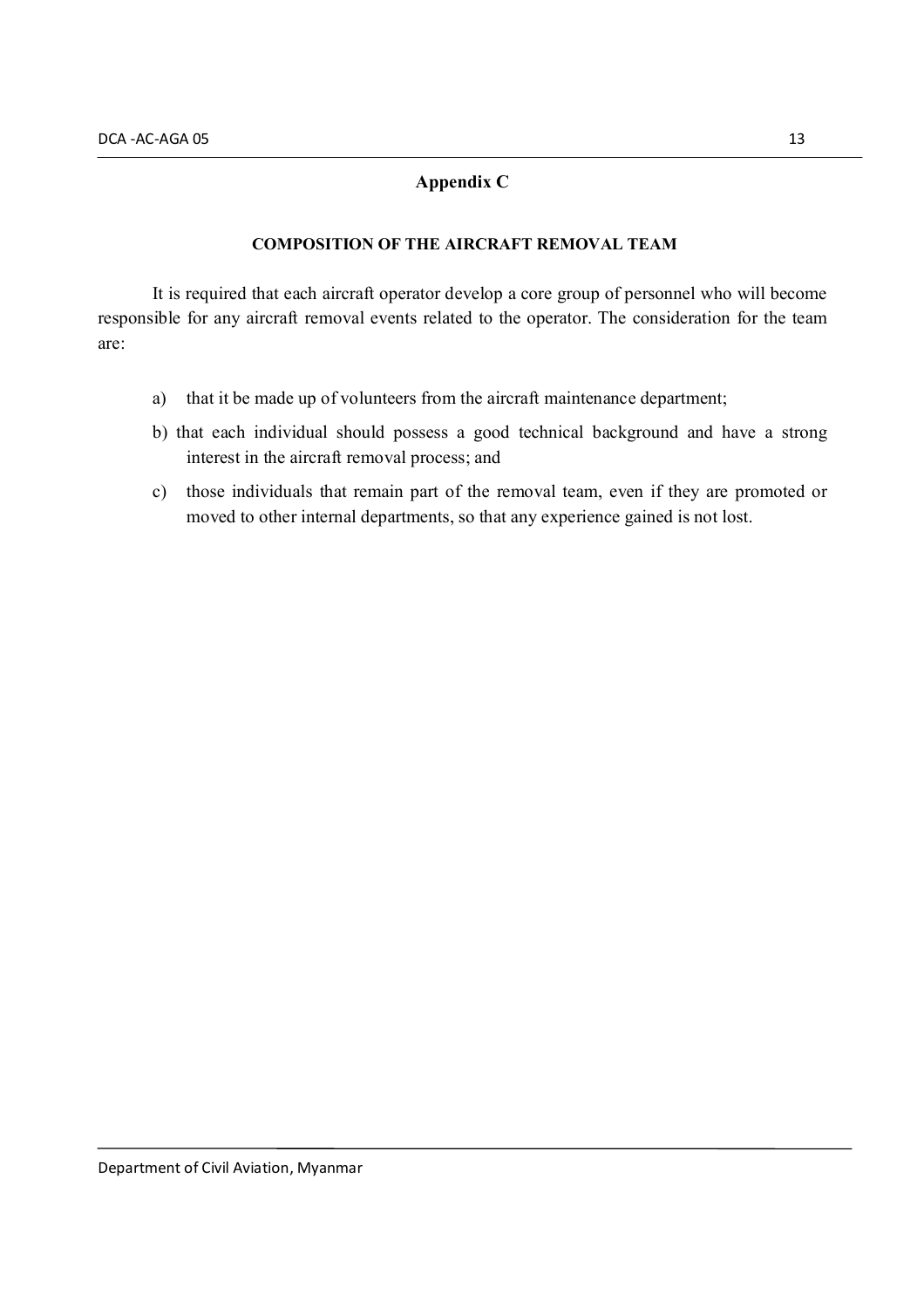### **Appendix D**

## **AIRCRAFT REMOVAL REPORT FORM**

This form is designed for use by the aerodrome and/or aircraft operator to record information arising from the removal of a disabled aircraft. It is required by ICAO Annex 13 — *Aircraft Accident and Incident Investigation*.

#### **Aircraft Removal Report Form**

| Operator:                            |                       |  |
|--------------------------------------|-----------------------|--|
| Date of accident/incident:           | Time: $\qquad \qquad$ |  |
|                                      |                       |  |
| Aircraft type including dash number: |                       |  |
|                                      |                       |  |

### **Part 1**

- a) Provide pictorial description of accident/incident showing plan view of aerodrome, buildings, runways and positions of all obstacles encountered during the incident.
- b) Provide approximate location, trajectory of aircraft and final attitude of aircraft following incident.
- c) Provide supporting photos, diagrams, etc.

#### **Part 2**

Provide a detailed written description of the accident/incident. Provide additional photos and diagrams, where necessary.

#### **Part 3**

Provide information on ground conditions and depths of wheel ruts. Provide supporting photos, diagrams, etc.

#### **Part 4**

Provide a diagram or photo of all nose-gear and main gear wheels. Identify which wheels are off the hard surface by circling the wheel.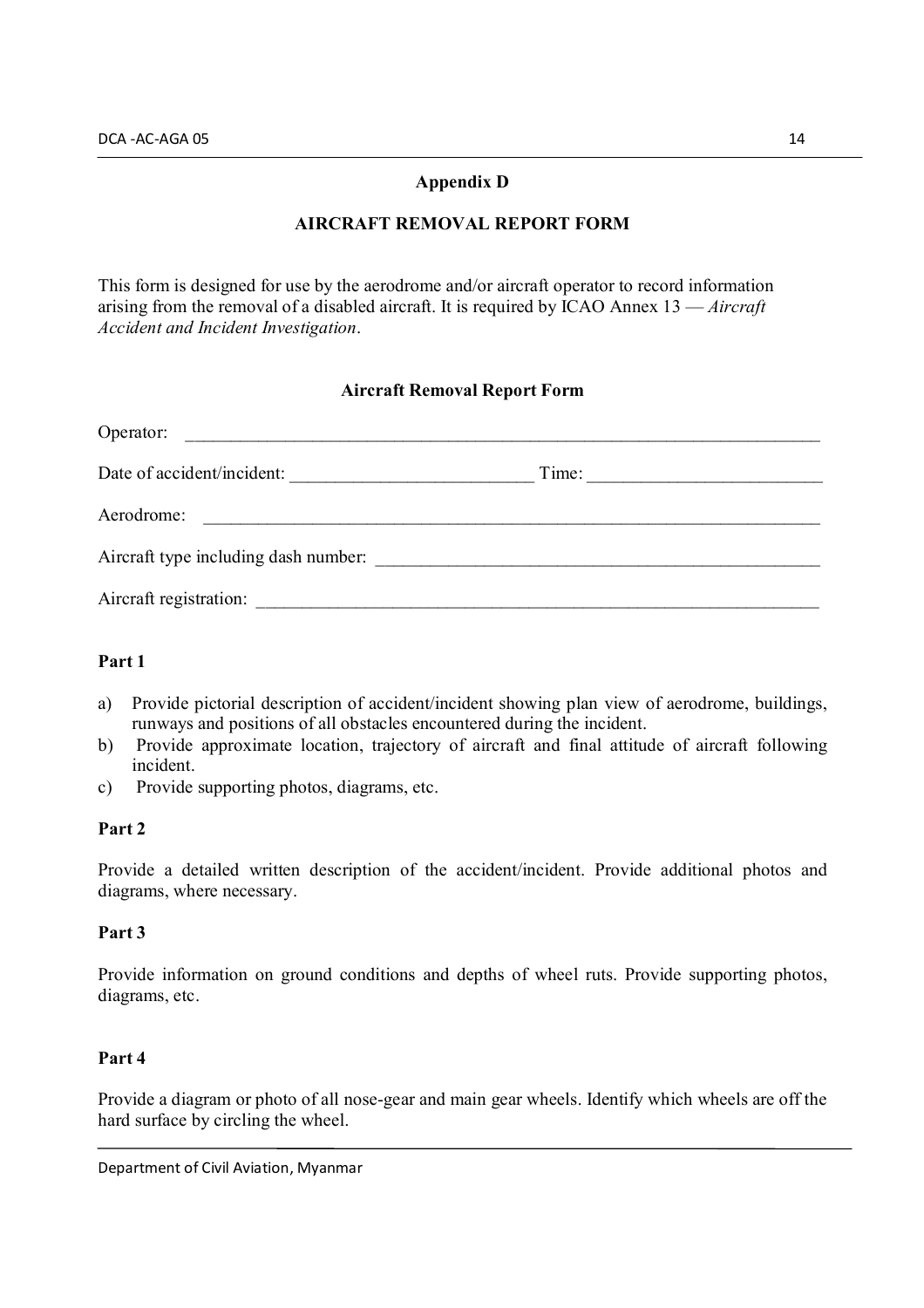# **Part 5**

Provide wind direction and speed at time of accident/incident and at various intervals during the recovery process.

# **Part 6**

|                                   | b) Aircraft centre of gravity: distance from datum or per cent of mean<br>aerodynamic chord (MAC) |                 |                                                                                     |               |               |  |
|-----------------------------------|---------------------------------------------------------------------------------------------------|-----------------|-------------------------------------------------------------------------------------|---------------|---------------|--|
|                                   |                                                                                                   |                 | c) Flight phase of aircraft at time of accident/incident (check appropriate phase): |               |               |  |
|                                   | $\Box$ taxiing/manoeuvring                                                                        | $\Box$ take-off | $\Box$ landing                                                                      | $\Box$ towing |               |  |
|                                   |                                                                                                   |                 |                                                                                     |               |               |  |
|                                   |                                                                                                   |                 | e) Runway/taxiway surface condition (check box or specify as appropriate):          |               |               |  |
| $\Box$ dry                        | $\square$ wet                                                                                     | $\square$ snow  | $\Box$ ice                                                                          |               |               |  |
|                                   |                                                                                                   |                 | f) Off-runway surface nature and conditions (check box or specify as appropriate):  |               |               |  |
| i) Type of ground:<br>$\Box$ sand | $\Box$ clay                                                                                       |                 | $\Box$ stone                                                                        |               | $\Box$ other: |  |
| ii) Nature of surface:            |                                                                                                   | $\Box$ flat     | $\Box$ sloped                                                                       |               |               |  |
|                                   | iii) Condition of ground:                                                                         |                 |                                                                                     |               |               |  |
| $\Box$ dry                        | $\square$ wet                                                                                     | $\square$ snow  | $\Box$ ice                                                                          |               |               |  |
| $\Box$ hard                       | $\square$ soft                                                                                    |                 |                                                                                     |               |               |  |
|                                   |                                                                                                   |                 | iv) Provide details of weather conditions at time of accident/incident :            |               |               |  |
|                                   |                                                                                                   |                 |                                                                                     |               |               |  |
|                                   |                                                                                                   |                 |                                                                                     |               |               |  |
|                                   |                                                                                                   |                 |                                                                                     |               |               |  |
|                                   |                                                                                                   |                 |                                                                                     |               |               |  |